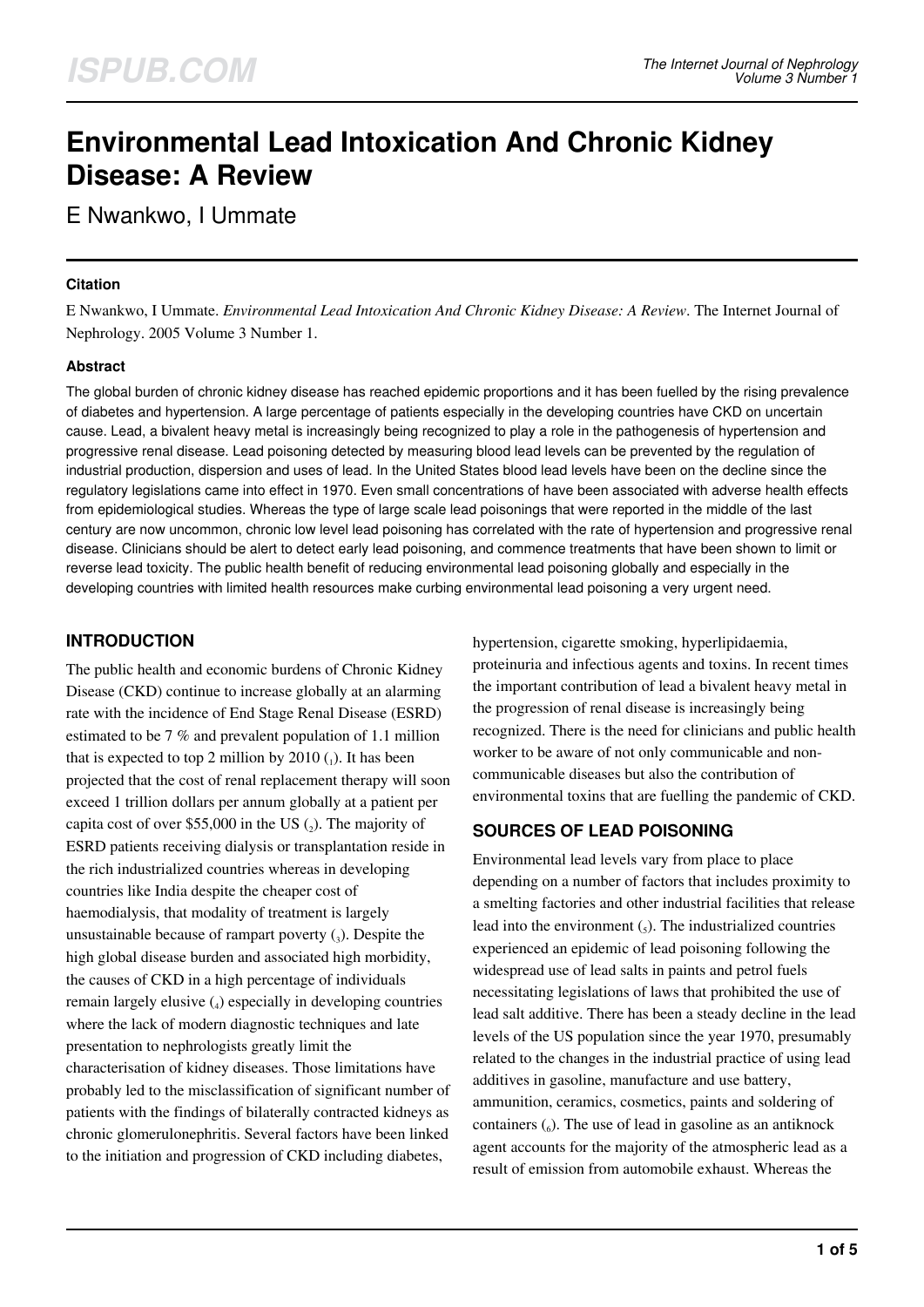practice of use of lead as antiknock has been virtually eliminated in the US several other regions of the world have continued the practice. The use of lead free gasoline in the US has been responsible for the decrease in atmospheric lead levels and decrease in lead blood level  $\binom{7}{7}$ . Leaded paints used in construction and households pose significant risk of low dose lead poisoning with an estimated one million construction workers affected in the US alone  $\binom{8}{8}$ . A recent report of severe lead poisoning in workers in a plastic industry where lead sulphate was used as lead stabilizer highlights the importance for surveillance of industrial workers and other people that maybe at risk of lead intoxication (<sub>9</sub>). Environmental lead gets into the body via the respiratory and gastrointestinal systems in the majority of cases while lead in gasoline has the additional ability of being capable of absorption through the skin The enormous consequences of lead poisoning can be prevented by the elimination of potential sources of intoxication and by population surveys aimed at identification of occult cases of poisoning and their subsequent treatment.

# **BURDEN OF PROBLEM**

The non-specific manifestations of lead intoxication and the fact that not many laboratories have the capacity for assessing lead contribute in making the estimates of the health burden of lead poisoning difficult to ascertain. Reports from the US account for the majority of the available data. The Adult Blood Lead Epidemiology and Surveillance (ABLES) report of the Centre for Disease Control (CDC) showed that in 1994 –97 period 20 % of the 20,000 samples per quarter that were examined had blood lead levels greater than 25 micrograms per decilitre  $\binom{10}{10}$ . Such a level of lead poisoning of short duration can be treated and the clinical consequences reversed but high level poison (greater than 80 microgram per decilitre) or protracted low level exposure tend to lead to progressive disease. Defining elevated Blood Lead Level (BLL) as concentrations greater than 10µg /dl for all ages the National Health and Nutrition Examination Survey (NHANES) reported the overall prevalence of elevated BLL for the US population was  $0.7\%$  down from 2.2 % in the 1991 –94 survey. In that survey the largest decrease in elevated BLL was 11.2 % to 3.1 % among non-Hispanic black children aged 1 –5years. The NHANES findings for the period 1976  $-80$  to 1991 –94 showed a steep decline (from 77.8 % to 4.4) %) in the percentage of children aged 1 –5years with blood lead level greater than 10  $\mu$ g / dl (11,12). In the US BLL are higher in certain populations notably children from ethnic

minorities, children from low-income families and those resident in older homes  $_{(1)}$ . Among the ethnic groups non-Hispanic blacks and Mexican Americans had higher percentages of 1.4 and 1.5 % respectively than the non-Hispanic whites 0.5  $\%$  (13). The decreasing blood lead in the US adult population was further highlighted in a report that showed the mean levels fell 41 % from 0.13 µmol/L in 1988– 94 to 0.08 µmol/L in 1999 –2002 and that the percentage of adults with blood lead greater than 10umol /L has fallen by 79 % over the same periods  $_{14}$ ). Whereas it is convenient to dichotomise BLLs into elevated and normal, the reality is that there does not appear to exist a threshold below, which the adverse effects of lead exposure experienced  $_{15}$ )

# **CAUSALITY RELATIONSHIP BETWEEN LEAD POISONING AND CKD**

Several studies have demonstrated relationship between the levels of environmental lead exposure and the prevalence of hypertension, hyperuricaemia, gout, and peripheral arterial disease  $\binom{16}{16,17,18}$ . Acute high dose lead intoxication can cause proximal tubular damage manifesting as aminoaciduria, renal glycosuria and hyperuricaemia as a result of reduced uric acid excretion  $_{19}$ ). Chronic low dose lead poisoning on the other hand is associated with increased urinary excretion of low molecular weight proteins and lysosomal enzymes  $\binom{20}{20}$ . Munter et al analysed the results of NHANES III with over 15,000 individuals in a cross sectional general population survey and reported an association between lead exposure even at low levels to hypertension and chronic kidney disease  $\binom{1}{2}$ . The development and the progression of Chronic Kidney Disease (CKD) have been associated with environmental lead burden in the general population and at individual level. In their study Lin et al demonstrated that chelation therapy for lead was beneficial in slowing the progression of renal insufficiency for up to one year after treatment  $\binom{1}{2}$ . The inverse reciprocal relationships between the measured blood lead levels and glomerular filtration rate had for some time been an issue of speculation as to which comes before the other. Since the kidneys excrete lead, it is quite possible that the observed increased blood lead in chronic kidney disease patient maybe as a result impaired urinary excretion of the metal. Indeed renal impairment has been reported to cause impaired lead excretion especially in individuals with chronic lead exposure  $\binom{23}{21}$ . Studies in the past 2 decades have addressed the controversy by showing that higher blood lead levels in individuals with renal impairment are the cause rather than the consequence of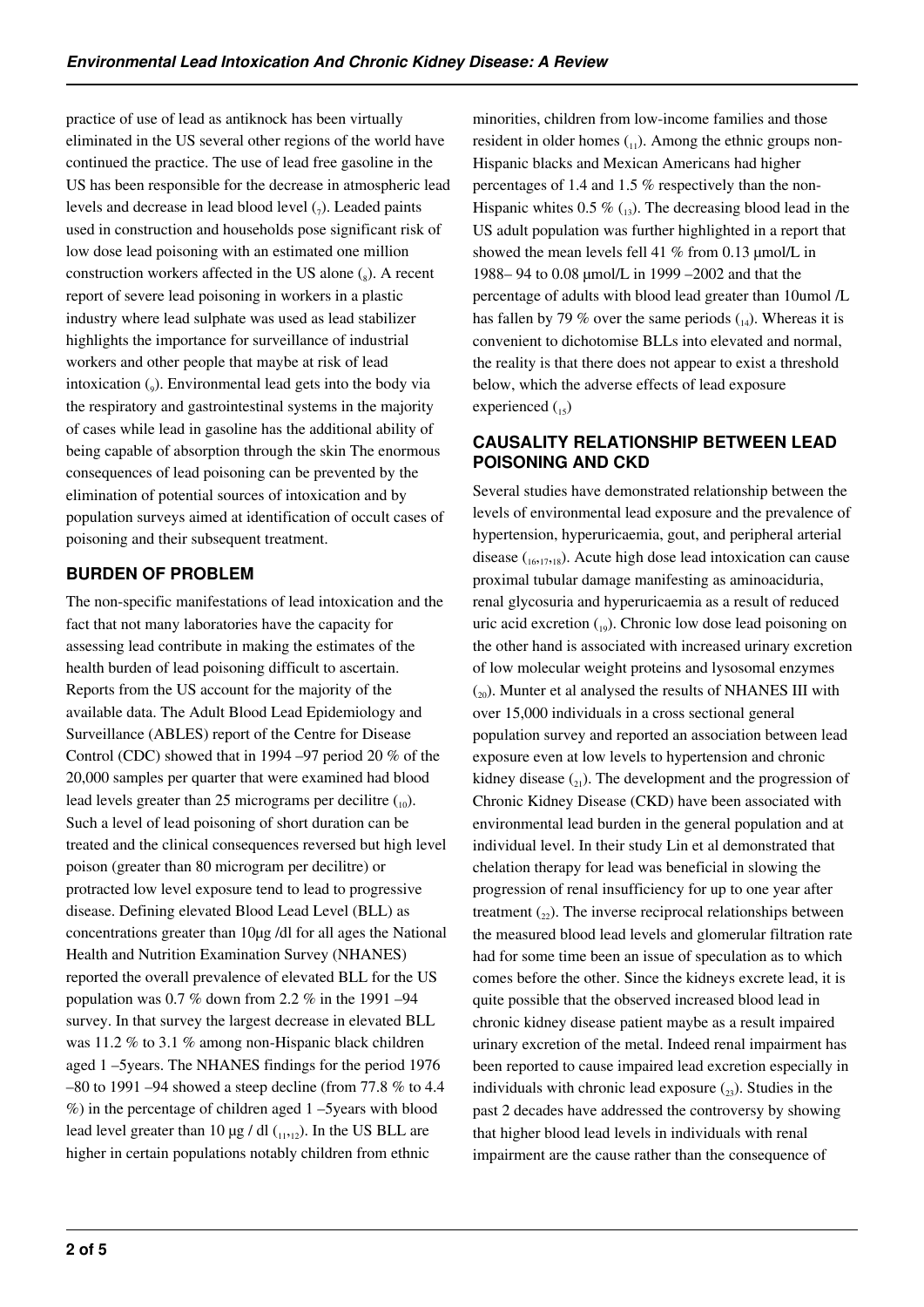reduced glomerular filtration rate. The Cadmibel study group in Belgium reported that the estimated glomerular filtration rates were reduced in the general population by 13 mls/min in men and 30mls/min in women for a 10 fold increase in blood lead level  $_{24}$ ). In a cohort of middle aged and older men of whom the majority were 774 Caucassians who had low level chronic lead exposure in the Normative Aging Study, Kim et al demonstrated an acceleration of the age related impairment of kidney function. They reported that a 10 fold increase in blood lead resulted in a 7 umol/L increase in serum creatinine equivalent to the predicted increase in serum creatinine for 20 years of normal ageing  $(25)$ . Sanchez –Fructuoso et al had in their study of 296 subjects/patients without history of lead exposure reported normal body lead in renal failure patients of known aetiology but elevated lead levels in 56 % of renal failure patients of unknown aetiology  $(x_6)$ . The study highlighted the hypothesis that lead poisoning may be an important factor in the pathogenesis of CKD especially in the group without identifiable cause of the disease.

## **LEAD POISONING AND ESSENTIAL HYPERTENSION**

The association between blood lead level and hypertension appears to be stronger for the black race than the white  $\binom{10}{10}$ . Hypertension is more prevalent starts earlier and is associated higher rates of end organ damage in the African American than their White counterparts. The excess end organ damage in African Americans compared to the Whites has been linked to genetically and /or environmentally determined exaggeration in the profibrotic mechanisms such as the renin angiotensin system (RAS) and the transforming growth factor beta  $\binom{27}{27}$ . It is quite likely that lead maybe one of such environmental determinants of organ damage in hyypertensive subjects. The development of adverse effects of lead exposure has some genetic contributions as some studies have suggested that alleles of the delta –amino levulinic acid dehydratase gene are among the molecular determinants of lead toxicity  $\binom{28}{28}$ . It has been hypothesised that hypertension may exist in two forms namely the salt resistant and salt sensitive forms. Whereas the salt resistant type has a normal renal autoregulation and normal renal functions the salt sensitive form is more likely to be seen in blacks with hyperuricaemia or gout and chronic low level lead intoxication, deranged renal vascular auto regulation and a tendency for progressive renal disease  $\binom{29}{29}$ .

# **LABORATORY DIAGNOSIS OF LEAD**

## **POISONING**

Measurement of blood lead levels is the most common method of assessing environmental lead exposure in the community. It however is considered to reflect acute better than chronic lead exposure since 99 % of the blood lead is carried by the red blood cells that have a definite life span of 3 months. Zinc dependent delta amino levulinic acid dehydratase (ALAD) activity that is important in heme synthesis is inhibited by lead leading to the formation protoporphyrins. Free Eryhtrocyte Protoporphyrin (FEP) and Zinc Protoporphyrin (ZPP) levels both measure the adverse effect of lead exposure on haeme synthesis and can be used instead of blood lead level to determine lead exposure. Urinary and hair lead levels are not as accurate and do not correlate as well as does blood lead levels to the total lead burden measured by ethylenediaminetetraacetic acid (EDTA) –lead mobilization test or X –ray fluorescence (20). The bone is the main reservoir of lead with upto 95 % of the total lead body burden borne therein with a half-life that runs into decades  $\binom{30}{20}$ 

## **PREVENTION OF LEAD TOXICITY TO THE KIDNEY**

Whereas a lot of attention ha s been focused on the prevention of such initiation factors for the progression of chronic kidney disease such as hypertension and diabetes especially in the developed countries less recognition has been given globally to the important and largely preventable exposure to lead  $\binom{31}{2}$ . Lead poisoning poses a serious public health problem especially in the developing countries and emerging economies of the world where efforts at reducing lead poisoning has not been as pronounced as in the developed countries. Despite the obvious benefits of the legislations to curtail the use of lead in the US lead poisoning remains a huge public health problem as a result of continued usage and the previous widespread dispersion of the heavy metal in the environment  $\binom{3}{2}$ . Chelation therapy has been reported to be beneficial to subjects with lead associated kidney disease as it improves the glomerular filtration rate. 2,3 Dimercaptosuccinic acid (DMSA, succimer) has found clinical use in childhood and adulthood lead poisoning but discontinuation of the lead exposure must be ensured before its use. Ascorbic acid that is readily available in citrus fruits and in vitamin C supplements has been shown to reduce blood lead levels in animal experiments. Considering the safety of modest doses of vitamin C we recommend that it should be taken by lead exposed individuals considering that there is nothing to lose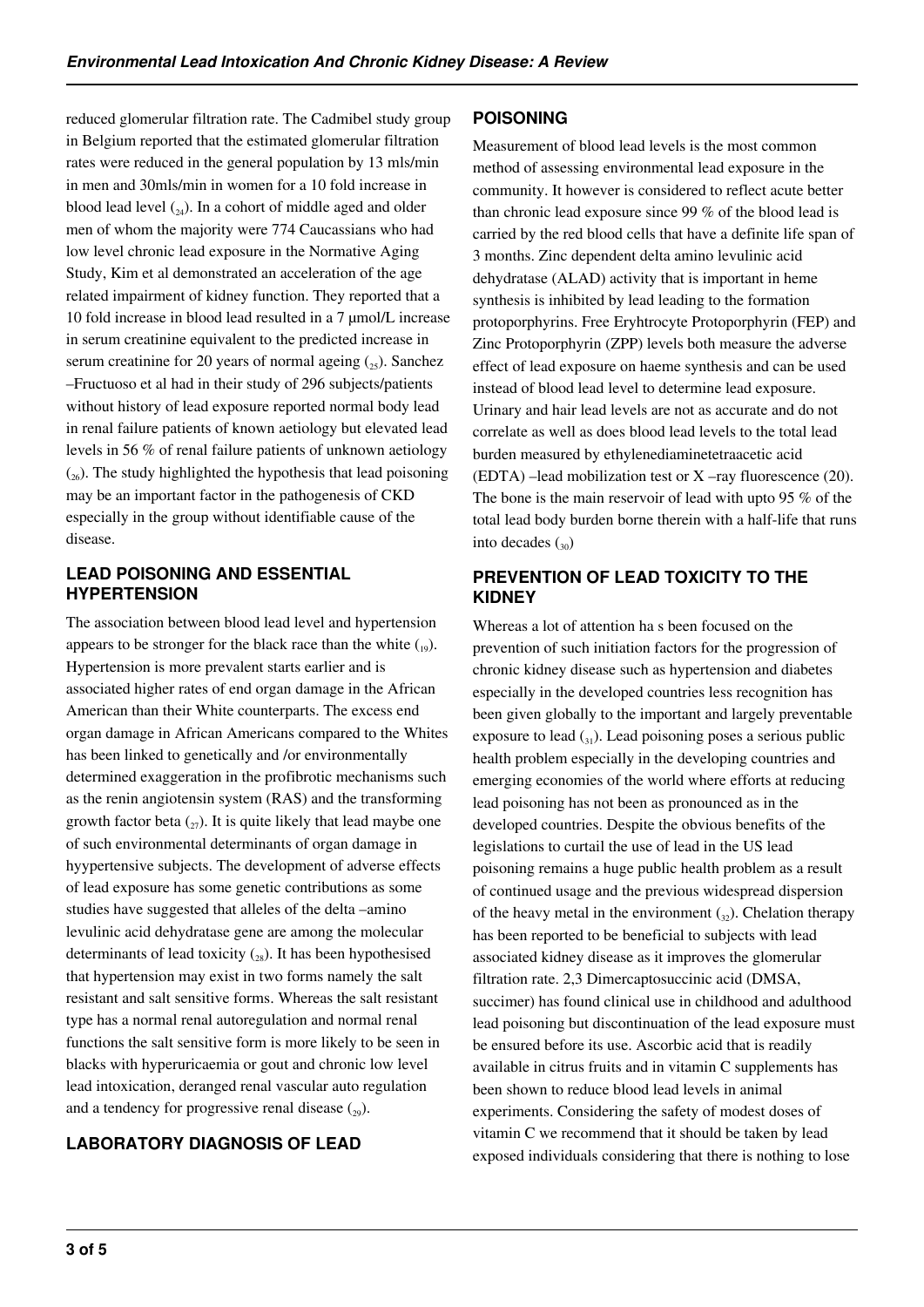but a lot to gain. Physicians should consider the inclusion of vitamin C supplementation into the armamentarium of agents such as aspirin, statins, angiotensin converting enzyme inhibitors (ACEIs) and angiotensin receptor blockers (ARBs) to stem the rising tide of CKD and hypertension because of its potential not only as an antioxidant but also for its salutary effect on blood lead concentration. Global, and regional action plans at curtailing the carefree attitude in the use of lead containing products such as batteries, gasoline, and paints should put in place.

## **CORRESPONDENCE TO**

Dr EA Nwankwo Department of Medicine University of Maiduguri, Maiduguri Nigeria E-mail:

eanwankwo@yahoo.com

## **References**

1. Moeller S, Gioberge S, Brown G: ESRD patients in 2001. Global overview of patients treatment modalities and

development trends. Nephrol Dial Transplant 2002 17: 2071 -76

2. Lysaght MJ: Maintenance dialysis population dynamics: Current trends and long term implications. J Am Soc Nephrol 2002 13: 37 -40

3. Kher V: End Stage Renal Disease in developing countries. Kidney Int 2002; 62:350 -62

4. Perneger TV, Brancati FL, Whelton PK, Klag MJ:

Studying the causes of kidney disease in humans; a review of methodological obstacles and solutions. Am J Kidney Dis 1995 25; 722 -731

5. Bennett WM. Lead Nephropathy. Kidney Int 1985 28: 212 -20

6. Pirkle JL, Brody DJ, Bunter EW: Decline in Blood Lead Levels in the United States: the National Health And

Nutrition Examination Survey (NHANES) JAMA 1994 272 : 284

7. National Center for Health Statistics, Center for

Environmental Health: Blood Levels in the US population. MMWR 1982 31: 132

8. Levin SM, Goldberg M: Clinical evaluation and management of lead exposed construction workers. Am J Ind Med 2000 37; 23

9. Coyle P, Kosnett MJ, Hipkins K: Severe lead poisoning in the plastics industry. A report of three cases. Am J Ind Med 2005 47: 172 -5

10. Center for Disease Control: Adult Blood Lead Epidemiology and Surveillance -United States, second and third quarters 1998, 1994 -97. MMWR 1999 48: 213

11. Centre for Disease Control Update: Blood levels United States 1991 -94. MMWR 1997 46: 141 -146

12. Meyer P, Pivert T, Dignam T, Homa D, Schoonover J, Brody D. Surveillance for elevated blood levels among children. United States 1997 -2001. MMWR 2003 52: ss -10 13. Schwemberger JG, Mosby JE, Doa MJ, Jacobs DE, Ashley PJ, Brody DJ Brown MJ, Jones RL, Homa D. Blood Lead Levels, United States. 1999 -2002 MMWR 2005 54: 513 -6

14. Munter P, Menke A, DeSalvo KB, Rabito FA, Batuman

V: Continued Decline in Blood Lead Levels Among Adults in the United States. Arch Intern Med 2005 165: 2155 -61 15. Canfield RL, Henderson CR, Cory -Slechta DA, Cos C, Jusko TA, Lanphear BP: Intellectual impairment in children with blood lead concentrations below  $10$  microgram per decilitre. N Eng J Med 2003; 348: 1517 -26

16. Hu H, Aro A, Payton M Korrick S, Sparrow D, Weiss ST, Rotnitzky A: The relationship of bone and blood lead to hypertension: The Normative aging study JAMA 1996 275 1171 -1176

17. Navas -Acien A, Selvin E, Sharrett AR, Calderon E, Silbergeld E, Guattar E: Lead, Cadmium, Smoking and increased risk of peripheral arterial disease. Circulation 2004 109 3196 -3201

18. Vupputuri S, He J Munter P, Bazzano LA, Whelton PK, Batuman V: Blood lead level is associated with elevated blood pressure in blacks. Hypertension 2003. 41: 463 -468 19. Logham -Adham M: Aminoaciduria and glycosuria following severe childhood lead poisoning. Pediatr Nephrol 1998 12: 218-221

20. Logham -Adham M: Renal effects of environmental and occupational lead exposure. Environ Health Perspect 1997 105 928 -39

21. Munter P, He J, Vupputuri S, Coresh J, Batuman V: Blood lead and chronic kidney disease in the general United States population: Results from NHANES III . Kidney Int 2003 63: 1044 -1050

22. Lin JL, Tan DT, Hsu KH, Yu CC: Environmental lead exposure and progressive renal insufficieny. Arch Intern Med 2001 161: 264 -71

23. Hryhorczuk DO, Rabinowitz MB, Hessl SM, Hoffman D, Hogan MM, Malin K, Finch H, Orris P, Berman E: Elimination Kineticso of blood lead in workers with chronic lead intoxication. Am J Ind Med 1985 8: 33 -42

24. Staessen JA, Lauwerys RR, Buchet JP et al . Impairment of renal funtion with increasing blood lead concentrations in the general population; The Cadmibel Study Group N Eng J Med. 1992; 327: 151 -6

25. Kim R, Rotnisky A, Sparrow D, Weiss S, Wager C, Hu H. A longitudinal study of low level lead exposure and impairment of renal function. The Normative Aging Study. JAMA 1996 275: 1177 -81

26. Sanchez -Fructuoso AI, Torralbo A, Arroyo M, Luque M, Ruilope LM, Santos JL, Cruceyra A, Barrientos A. Occult lead intoxication as a cause of hypertension and renal failure. Nephrol Dial Transplant 1996 11: 1775 -80 27. Bloem JJ, Manatunga AK, Tewksburry DA, Pratt JH.

The serum angiotensinogen concentration and variants of the angiotensinogen gene in white and black children. J Clin Invest 1995; 948 - 53.

28. Kelada SN, Shelton E, Kaufmann RB, Khoury MJ: Delta -amino levululinic acid dehydratase genotype and lead toxicity; Am J Epidemiol 2001 154: 1 -3.

29. Johnson RJ, Segal MS, Srinivas T, Ejaz A, Mu W, Roncal C, Sanchez -Lozada LG: Essential Hypertension, Progressive Renal Disease and uric acid. A pathogenetic

link. J Am Soc Nephrol 2005 16: 1909 -1919

30. Rabinowitz MB. Toxicokinetics of bone lead. Environ Health Perspect 1991 91: 33

31. Jacobs DE, Clickner RP, Zhou JY : The prevalence of lead based paint hazards in the US housing. Environ Health Perspect 2002 110: A 599 -A 606

32. Juberg DR, Kleiman CF, Kwon SC. Position paper of the American Council on Health: Lead and human health. Ecotoxicol Saf. 1997; 38: 162 -80